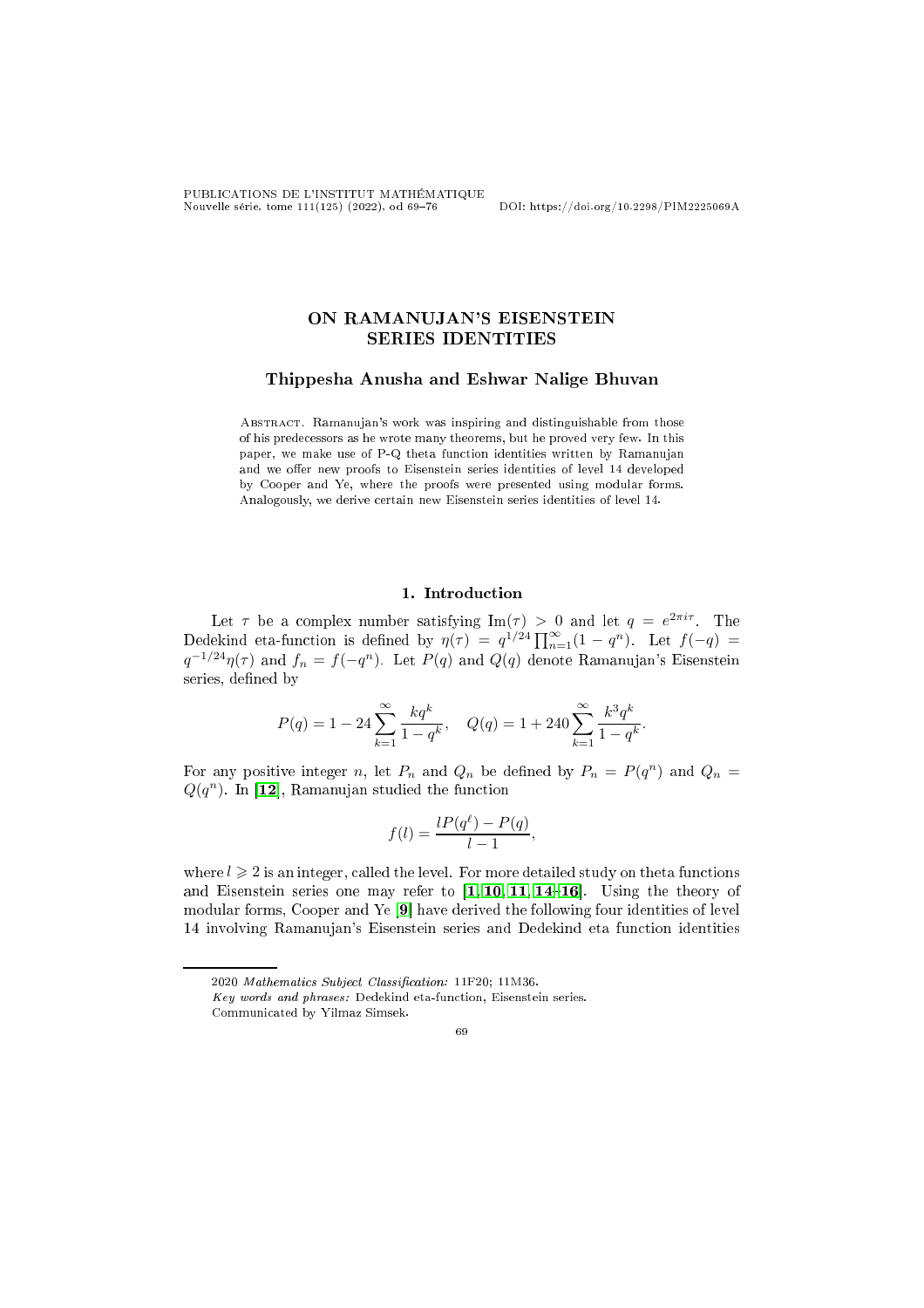and employed them to obtain new series for  $\pi$ :

<span id="page-1-0"></span>(1.1) 
$$
zv = \frac{1}{72}(-P_1 + P_2 + 7P_7 - 7P_{14}) - \frac{1}{3}z,
$$

<span id="page-1-2"></span>(1.2) 
$$
\frac{z}{v} = \frac{1}{18}(P_1 - 4P_2 - 7P_7 + 28P_{14}) - \frac{8}{3}z,
$$

<span id="page-1-3"></span>(1.3) 
$$
zw = \frac{1}{144}(5P_1 - 26P_2 + 91P_7 - 70P_{14}) + \frac{5}{6}z,
$$

<span id="page-1-1"></span>(1.4) 
$$
\frac{z}{w} = \frac{1}{144}(-13P_1 + 10P_2 - 35P_7 + 182P_{14}) + \frac{5}{6}z,
$$

where

$$
z = qf_1f_2f_7f_{14}, v = q\left(\frac{f_2f_{14}}{f_1f_7}\right)^3
$$
 and  $w = q\left(\frac{f_1f_{14}}{f_2f_7}\right)^4$ .

Recently Vasuki and Veeresha [18] obtained proofs of  $(1.1)-(1.4)$  $(1.1)-(1.4)$  $(1.1)-(1.4)$  using one of the Lambert series due to Bailey  $[2, p. 197, eq. 5], [4].$  $[2, p. 197, eq. 5], [4].$ 

In this paper, using  $P \cdot Q$  modular relation identities, we provide a quiet different proofs of four aforementioned identities. Further, we obtain the following new Eisenstein series identities:

(1.5) 
$$
\frac{1}{240}[Q_1 - Q_2 + 49Q_7 - 49Q_{14}] = z^2(50v^2 + 48v + 13 + \frac{1}{v}),
$$

$$
(1.6) \qquad \frac{1}{30}[Q_1 - 4Q_2 + 49Q_7 - 196Q_{14}] = z^2\left(8 - \frac{1}{v^2}\right)(40v^2 + 32v + 5).
$$

## 2. Preliminary results

In this se
tion, we state some results whi
h are useful to prove our results. As usual set, for any complex numbers a and  $q(a;q)_{\infty} = \prod_{n=0}^{\infty} (1 - aq^n)$ ,  $|q| < 1$ . Ramanujan's general theta function  $f(a, b)$  is defined by

$$
f(a,b) = \sum_{n=-\infty}^{\infty} a^{n(n+1)/2} b^{n(n-1)/2}, \quad |ab| < 1.
$$

By Jacobi's triple product identity  $[5, p. 35, entry 19]$  $[5, p. 35, entry 19]$ , we have

$$
f(a,b) = (-a; ab)_{\infty}(-b; ab)_{\infty}(ab; ab)_{\infty}.
$$

The most important special cases of  $f(a, b)$  are given by

$$
\varphi(q) = f(q, q) = \sum_{n = -\infty}^{\infty} q^{n^2} = (-q; q^2)_{\infty}^2 (q^2; q^2)_{\infty},
$$
  

$$
\psi(q) = f(q, q^3) = \sum_{n = 0}^{\infty} q^{n(n+1)/2} = \frac{(q^2; q^2)_{\infty}}{(q; q^2)_{\infty}}
$$

and

$$
f(-q) = f(-q, -q^2) = \sum_{n=-\infty}^{\infty} (-1)^n q^{n(3n-1)/2} = (q;q)_{\infty}.
$$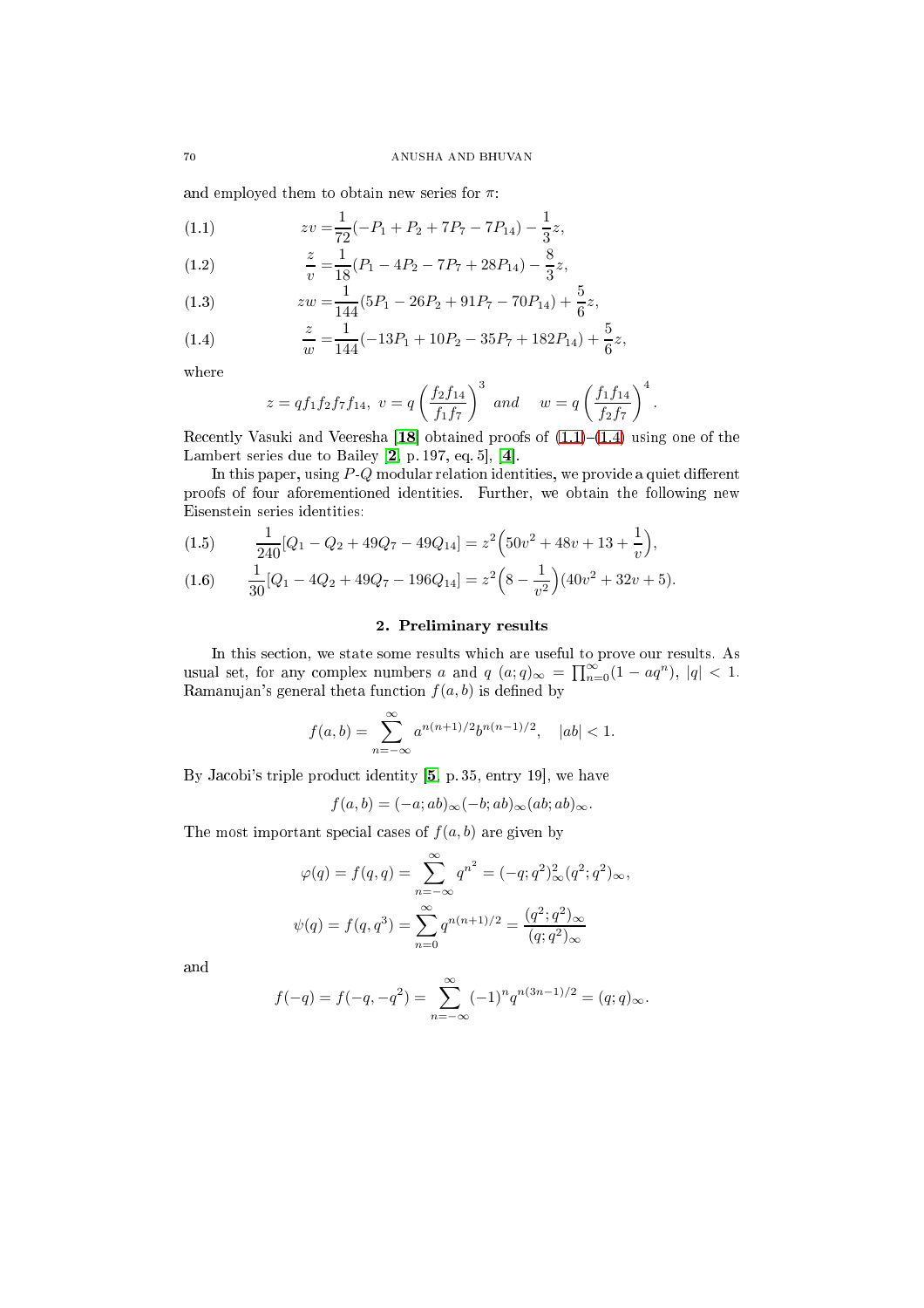Following Ramanujan, we also define  $\chi(q) = (-q; q^2)_{\infty}$ . One can easily show that

$$
(2.1) \quad \varphi(q) = \frac{f_2^5}{f_1^2 f_4^2}, \quad \varphi(-q) = \frac{f_1^2}{f_2}, \quad \psi(q) = \frac{f_2^2}{f_1}, \quad \chi(q) = \frac{f_2^2}{f_1 f_4}, \quad \chi(-q) = \frac{f_1}{f_2}.
$$

<span id="page-2-0"></span>THEOREM 2.1.  $[8, eq. 4.7]$  $[8, eq. 4.7]$  We have

$$
-P_1 + 2P_2 = q^{1/4} f_1^2 f_2^2 \left(\frac{f_1^{12}}{q^{1/2} f_2^{12}} + 64 q^{1/2} \frac{f_2^{12}}{f_1^{12}}\right)^{1/2}
$$

PROOF. From [18], we have  $-P_1 + 2P_2 = 2\varphi^4(q) - \varphi^4(-q)$ . This identity can also be found in [\[8,](#page-6-5) eq. 4.7]. Using [\(2.1\)](#page-2-0) in it, we see that

(2.2) 
$$
-P_1 + 2P_2 = f_1^2 f_2^2 \left\{ 2 \frac{\chi^8(-q^2)}{\chi^{10}(-q)} - \chi^6(-q) \right\}.
$$

From [\[5,](#page-6-4) p. 123, (11.1)], we have  $\varphi^4(q) - \varphi^4(-q) = 16q\psi^4(q^2)$ , or

<span id="page-2-2"></span>
$$
\frac{\chi^{8}(-q^2)}{\chi^{8}(-q)} - \chi^{8}(-q) = \frac{16q}{\chi^{8}(-q^2)}.
$$

Solving for  $\chi^8(-q^2)$  in the above equation, we find that

<span id="page-2-1"></span>(2.3) 
$$
\chi^{8}(-q^{2}) = \frac{\chi^{16}(-q) + \sqrt{\chi^{32}(-q) + 64q\chi^{8}(-q)}}{2}.
$$

Since  $\chi^8(-q^2) > 0$  and  $\chi^{16}(-q) < \sqrt{\chi^{32}(-q) + 64q\chi^8(-q)}$ , we have considered positive sign above. Using  $(2.3)$  in  $(2.2)$ , we obtain the required result.

REMARK. For a slightly different proof of Theorem 2.1, one may refer  $[8]$ .

THEOREM 2.2. [\[5,](#page-6-4) p. 467],  $[13]$  We have

(2.4) 
$$
\frac{1}{6}[-P_1 + 7P_7] = q^{2/3}f_1^2f_7^2\left(\frac{f_1^4}{qf_7^4} + 13 + 49q\frac{f_7^4}{f_1^4}\right)^{2/3}.
$$

<span id="page-2-3"></span>REMARK. For proof one may refer  $[5, p. 467,$  $[5, p. 467,$  entry  $5$  and also  $[18]$ .

THEOREM 2.3. Let  $P = f_1/q^{1/4}f_7$  and  $Q = f_2/q^{1/2}f_{14}$ . Then

<span id="page-2-4"></span>(2.5) 
$$
P^4 + \frac{49}{P^4} = \frac{1}{v} - 1 + 48v + 64v^2,
$$

<span id="page-2-5"></span>(2.6) 
$$
Q^4 + \frac{49}{Q^4} = \frac{1}{v^2} + \frac{6}{v} - 1 + 8v.
$$

REMARK. For the proof of the above identities one may refer Lemma 8.2 of  $[7]$ . THEOREM 2.4. We have

$$
Q_1 + 49Q_7 = 50 \left( \frac{-P_1 + 7P_7}{6} \right)^2 - 160q f_1^3 f_7^3 X,
$$

where

$$
X = \left(\frac{f_1^7}{f_7} + 13q f_1^3 f_7^3 + 49q^2 \frac{f_7^7}{f_1}\right)^{1/3}.
$$

.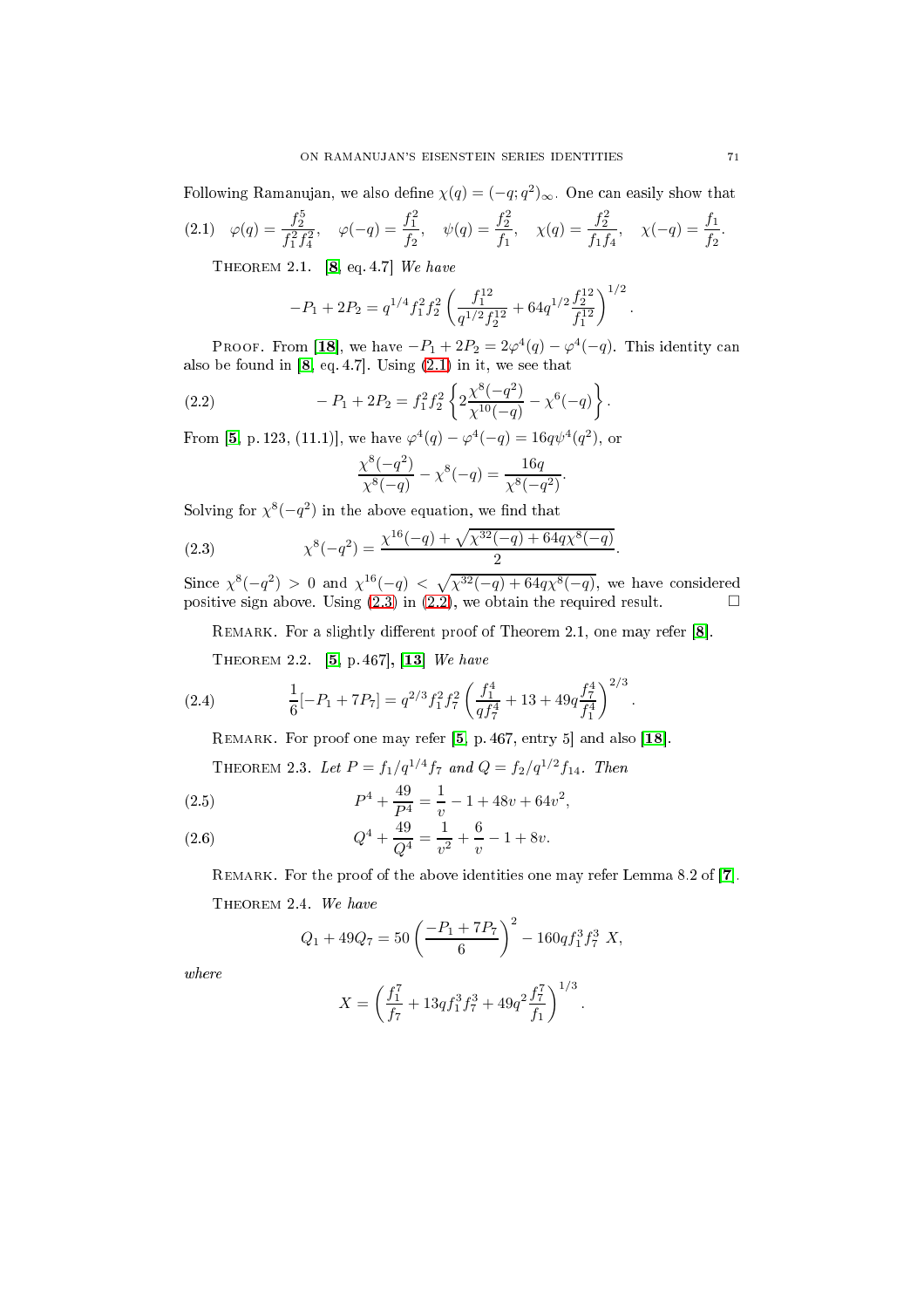PROOF. From  $(13.5.1)$  and  $(13.5.2)$  of  $[3, p. 345]$  $[3, p. 345]$ , we have

<span id="page-3-0"></span>(2.7) 
$$
Q_1 = \left(\frac{f_1^7}{f_7} + 5 \cdot 7^2 q f_1^3 f_7^3 + 7^4 q^2 \frac{f_7^7}{f_1}\right) X,
$$

<span id="page-3-1"></span>(2.8) 
$$
Q_7 = \left(\frac{f_1^7}{f_7} + 5q f_1^3 f_7^3 + q^2 \frac{f_7^7}{f_1}\right) X.
$$

From  $(2.7)$  and  $(2.8)$ , we deduce that

$$
Q_1 + 49Q_7 = \left(50\frac{f_1^7}{f_7} + 490q f_1^3 f_7^3 + 2450q^2 \frac{f_7^7}{f_1}\right) X
$$
  
=  $\left(50\frac{f_1^7}{f_7} + 650q f_1^3 f_7^3 + 2450q^2 \frac{f_7^7}{f_1}\right) X - 160q f_1^3 f_7^3 X$   
=  $50\left(\frac{f_1^7}{f_7} + 13q f_1^3 f_7^3 + 7^2 q^2 \frac{f_7^7}{f_1}\right)^{4/3} - 160q f_1^3 f_7^3 X.$ 

Using [\(2.4\)](#page-2-3) above, we obtain the required result.  $\square$ 

## 3. Main results

PROOF OF  $(1.1)$ . Changing q to  $q^2$  in  $(2.4)$  and subtracting the resulting identity from  $(2.4)$ , we find that

$$
\frac{1}{6}[-P_1 + P_2 + 7P_7 - 7P_{14}]
$$
  
=  $q^{2/3} f_1^2 f_7^2 (P^4 + 13 + \frac{49}{P^4})^{2/3} - q^{4/3} f_2^2 f_{14}^2 (Q^4 + 13 + \frac{49}{Q^4})^{2/3},$ 

Using Theorem 2.3 in the above, we find that

$$
\frac{1}{6}[-P_1 + P_2 + 7P_7 - 7P_{14}] = \frac{q^{2/3}f_1^2f_7^2}{v^{2/3}} \left(1 + 12v + 48v^2 + 64v^3\right)^{2/3}
$$

$$
- \frac{q^{4/3}f_2^2f_{14}^2}{v^{4/3}} \left(1 + 6v + 12v^2 + 8v^3\right)^{2/3}
$$

$$
= \frac{q^{4/3}f_2^2f_{14}^2}{v^{4/3}} (4v + 12v^2)
$$

$$
= 12\left(\frac{q^2f_2^4f_{14}^4}{f_1^2f_7^2} + \frac{qf_1f_2f_7f_{14}}{3}\right),
$$
which is the required result.

PROOF OF (1.2). Changing q to  $q^2$  in [\(2.4\)](#page-2-3) and subtracting 4 times the resulting identity from  $(2.4)$ , we find that

$$
\frac{1}{6}[P_1 - 4P_2 - 7P_7 + 28P_{14}]
$$
  
=  $4q^{4/3} f_2^2 f_{14}^2 \left(Q^4 + 13 + \frac{49}{Q^4}\right)^{2/3} - q^{2/3} f_1^2 f_7^2 \left(P^4 + 13 + \frac{49}{P^4}\right)^{2/3}.$ 

Using Theorem 2.2 in the above, we find that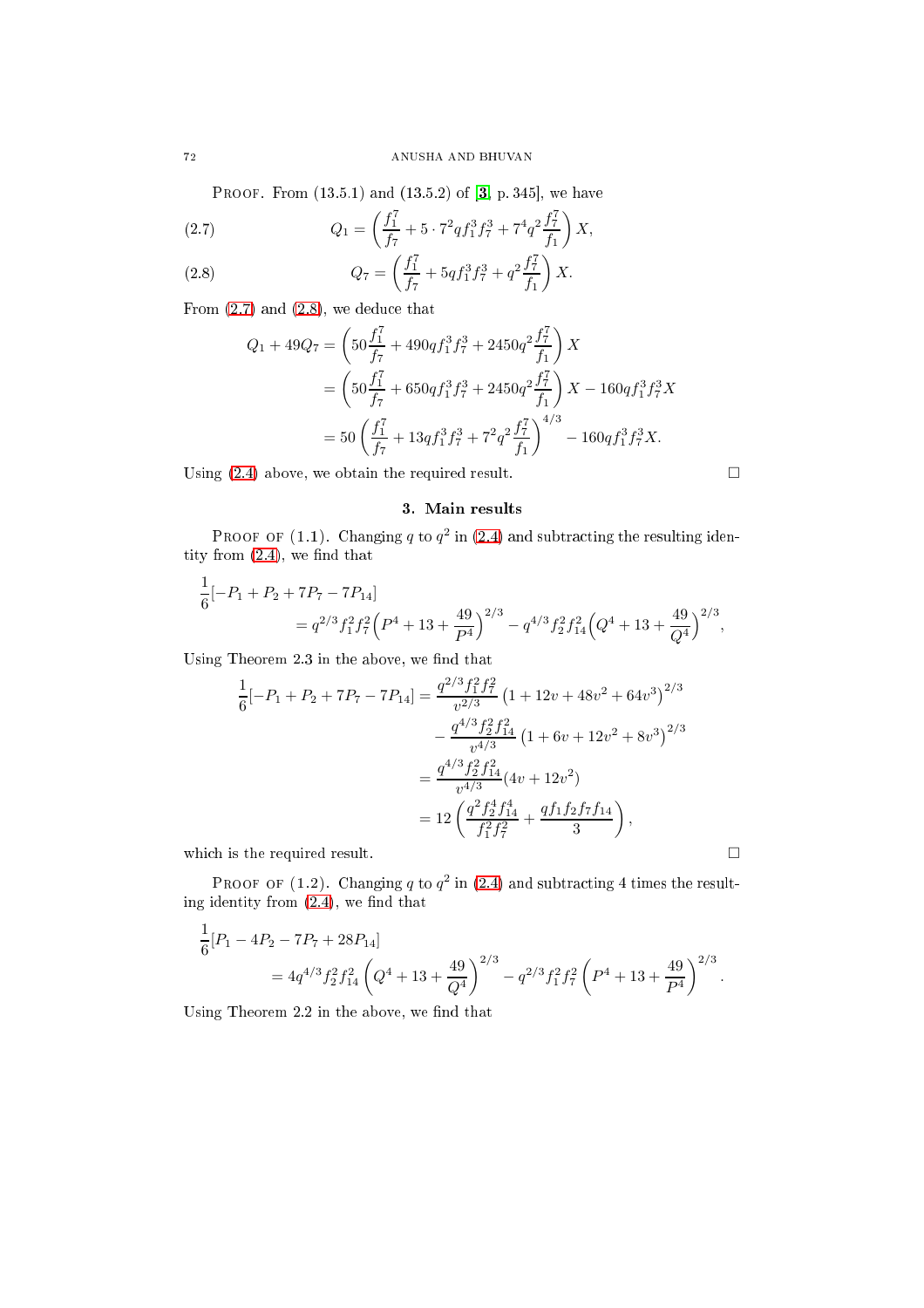$$
\frac{1}{6}[P_1 - 4P_2 - 7P_7 + 28P_{14}] = 4\frac{q^{4/3}f_2^2f_{14}^2}{v^{4/3}}\left(1 + 6v + 12v^2 + 8v^3\right)^{2/3} \n- \frac{q^{2/3}f_1^2f_7^2}{v^{2/3}}\left(1 + 12v + 48v^2 + 64v^3\right)^{2/3} \n= \frac{q^{2/3}f_1^2f_7^2}{v^{2/3}}(8v + 3) \n= 3\left(\frac{f_1^4f_7^4}{f_2^2f_{14}^2} + \frac{8qf_1f_2f_7f_{14}}{3}\right),
$$

which is the required result.  $\hfill \square$ 

<span id="page-4-6"></span>THEOREM 3.1. We have

(3.1) 
$$
\frac{1}{18}(-P_1 - 2P_2 + 7P_7 + 14P_{14}) = z\left(w + \frac{1}{w} - \frac{5}{3}\right).
$$

<span id="page-4-1"></span>PROOF. Multiplying  $(1.1)$  by 2 and adding with  $(1.2)$ , we obtain

(3.2) 
$$
\frac{1}{18}(-P_1 - 2P_2 + 7P_7 + 14P_{14}) = z\left(8v + \frac{1}{v} + \frac{16}{3}\right).
$$

From  $[17]$ , we have

(3.3) 
$$
8v + \frac{1}{v} = w + \frac{1}{w} - 7.
$$

Using  $(3.3)$  in  $(3.2)$ , we obtain the required result.  $\Box$ 

<span id="page-4-7"></span><span id="page-4-0"></span>THEOREM 3.2. We have

(3.4) 
$$
\frac{1}{8}(-P_1 + 2P_2 - 7P_7 + 14P_{14}) = z\left(\frac{1}{w} - w\right).
$$

PROOF. Changing  $q$  to  $q^7$  in Theorem 2.1 and adding 7 times the resulting identity with Theorem 2.1, we find that

<span id="page-4-5"></span>
$$
(3.5) \quad -P_1 + 2P_2 - 7P_7 + 14P_{14} = z \left\{ u \left( P^{12} + \frac{64}{P^{12}} \right)^{1/2} + \frac{7}{u} \left( Q^{12} + \frac{64}{Q^{12}} \right)^{1/2} \right\},
$$

where

$$
P = \frac{f_1}{q^{1/12} f_2}, \quad Q = \frac{f_7}{q^{7/12} f_{14}}, \quad u = \frac{f_1 f_2}{q^{3/4} f_7 f_{14}}.
$$

Set

<span id="page-4-2"></span>
$$
\sqrt{w} + \frac{1}{\sqrt{w}} = k.
$$

The above identity [\(3.6\)](#page-4-2) an be written as

<span id="page-4-3"></span>(3.7) 
$$
\left(\frac{Q}{P}\right)^6 + \left(\frac{P}{Q}\right)^6 = k^3 - 3k,
$$

<span id="page-4-4"></span>(3.8) 
$$
\left(\frac{Q}{P}\right)^6 - \left(\frac{P}{Q}\right)^6 = (k^2 - 1)\sqrt{k^2 - 4}.
$$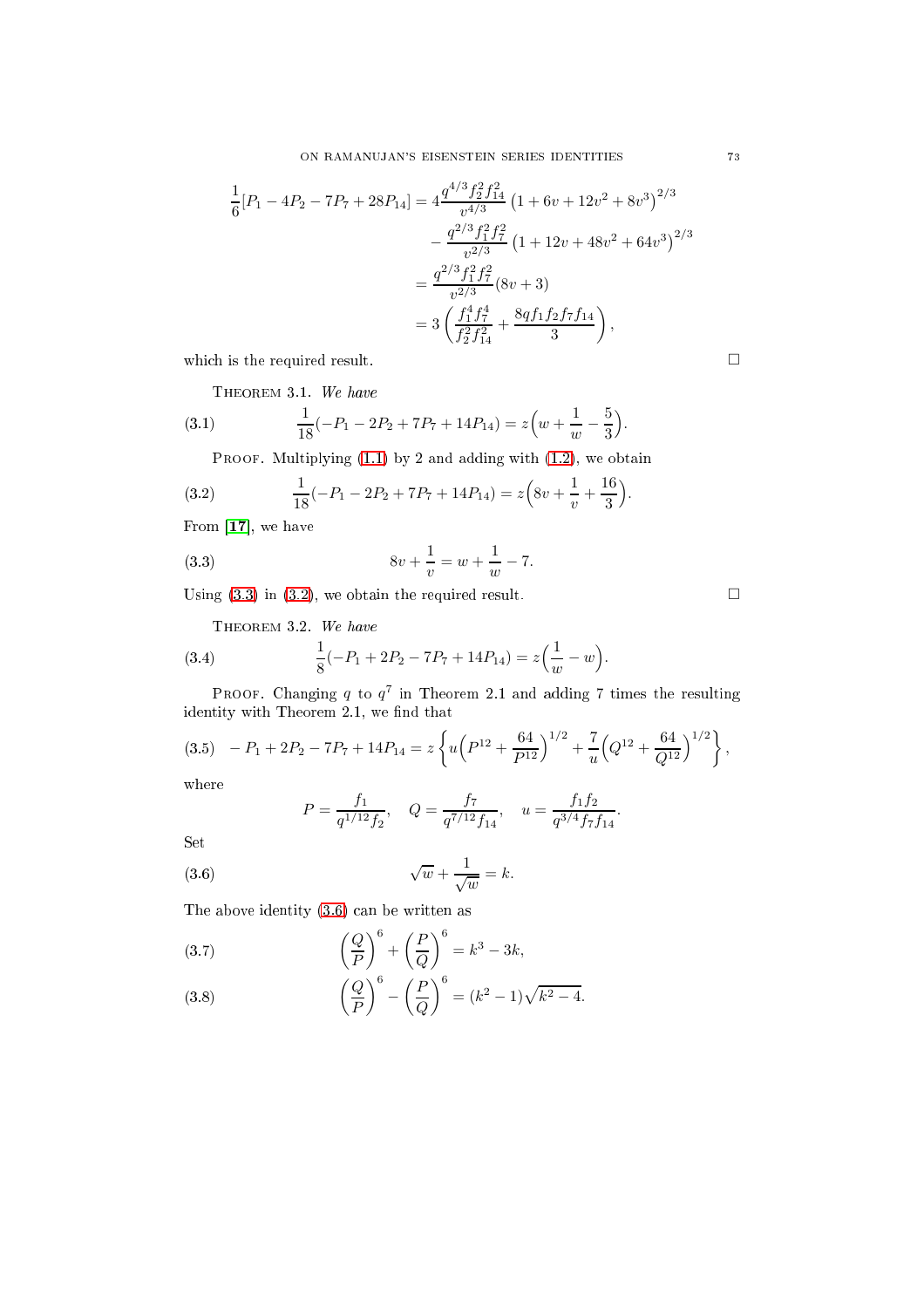From [\(3.3\)](#page-4-0), we dedu
e that

<span id="page-5-0"></span>(3.9) 
$$
(PQ)^6 + \frac{64}{(PQ)^6} = (k^2 - 5)(k^2 - 13),
$$

<span id="page-5-1"></span>(3.10) 
$$
(PQ)^6 - \frac{64}{(PQ)^6} = (k^2 - 9)\sqrt{k^4 - 18k^2 + 49}.
$$

From  $(3.7)$  and  $(3.9)$ , we find that

$$
P^{12} + \frac{64}{P^{12}} + Q^{12} + \frac{64}{Q^{12}} = k(k^2 - 3)(k^2 - 5)(k^2 - 13).
$$

From  $(3.8)$  and  $(3.10)$ , we find that

$$
-P^{12} - \frac{64}{P^{12}} + Q^{12} + \frac{64}{Q^{12}} = (k^2 - 1)(k^2 - 9)\sqrt{(k^2 - 4)(k^4 - 18k^2 + 49)}.
$$

From the above two equations, we find that

<span id="page-5-4"></span><span id="page-5-2"></span>(3.11) 
$$
P^{12} + \frac{64}{P^{12}} = \frac{1}{2} \Big\{ k(k^2 - 3) (k^2 - 5) (k^2 - 13) - (k^2 - 1)(k^2 - 9) \sqrt{(k^2 - 4)(k^4 - 18k^2 + 49)} \Big\},
$$
  
(3.12) 
$$
Q^{12} + \frac{64}{Q^{12}} = \frac{1}{2} \Big\{ k(k^2 - 3) (k^2 - 5) (k^2 - 13) + (k^2 - 1)(k^2 - 9) \sqrt{(k^2 - 4)(k^4 - 18k^2 + 49)} \Big\}.
$$

From  $[6, p. 327, entry 55]$  $[6, p. 327, entry 55]$ , we have

$$
u^2 + \frac{49}{u^2} = k^3 - 8k,
$$

whi
h implies

<span id="page-5-3"></span>(3.13) 
$$
u = \frac{1}{2} \left\{ \sqrt{k^3 - 8k + 14} + \sqrt{k^3 - 8k - 14} \right\},\,
$$

<span id="page-5-5"></span>(3.14) 
$$
\frac{7}{u} = \frac{1}{2} \left\{ \sqrt{k^3 - 8k + 14} - \sqrt{k^3 - 8k - 14} \right\}.
$$

From  $(3.11)$  and  $(3.13)$ , we deduce that

<span id="page-5-6"></span>
$$
(3.15) \quad u\left(P^{12} + \frac{64}{P^{12}}\right)^{1/2} = \frac{1}{4} \left\{ 16k\sqrt{k^2 - 4} - 12\sqrt{(k^2 + 2k - 7)(k^2 - 2k - 7)} \right\}.
$$

From  $(3.12)$  and  $(3.14)$ , we deduce that

<span id="page-5-7"></span>
$$
(3.16)\ \ \frac{7}{u}\left(Q^{12}+\frac{64}{Q^{12}}\right)^{1/2}=\frac{1}{4}\left\{16k\sqrt{k^2-4}+12\sqrt{(k^2+2k-7)(k^2-2k-7)}\right\}.
$$

Using [\(3.15\)](#page-5-6) and [\(3.16\)](#page-5-7) in [\(3.5\)](#page-4-5) and then using [\(3.6\)](#page-4-2), we get the required result.  $\Box$ 

PROOF OF  $(1.3)$  AND  $(1.4)$ . Subtracting  $(3.1)$  from  $(3.4)$ , we obtain  $(1.3)$ . Adding  $(3.1)$  and  $(3.4)$ , we obtain  $(1.4)$ .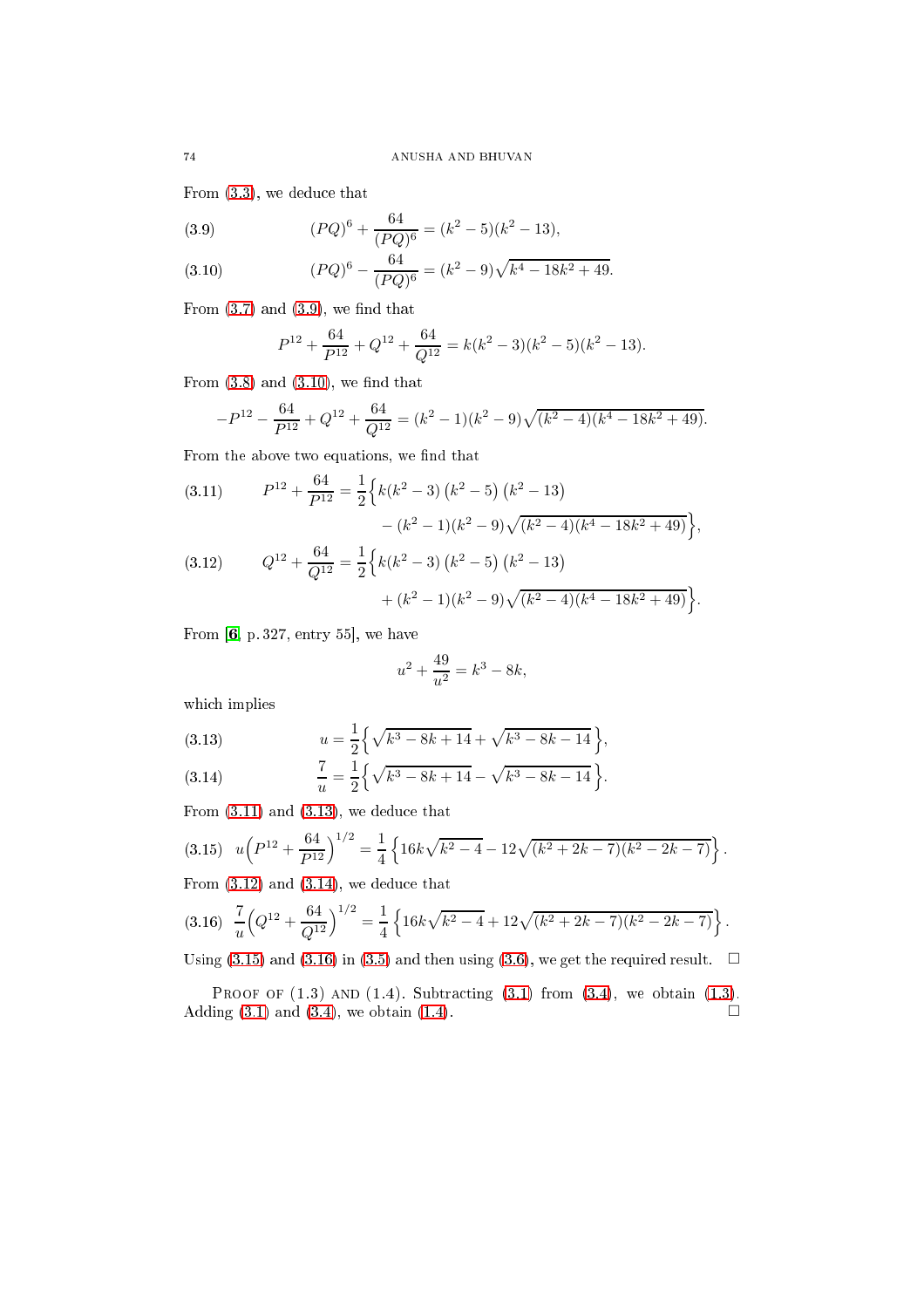PROOF OF  $(1.5)$ . From  $(1.1)$  and  $(1.2)$ , we find that

<span id="page-6-9"></span>(3.17) 
$$
\frac{-P_1 + 7P_7}{6} = z \left( 16v + \frac{1}{v} + 8 \right),
$$

<span id="page-6-10"></span>(3.18) 
$$
\frac{-P_2 + 7P_{14}}{6} = z\left(4v + \frac{1}{v} + 4\right).
$$

Using  $(3.17)$  in Theorem 2.4, we find that

<span id="page-6-12"></span>
$$
Q_1 + 49Q_7 = 50z^2 \left(16v + \frac{1}{v} + 8\right)^2 - 160q f_1^3 f_7^3 X.
$$

Using  $(2.5)$  in the above to simplify X, we obtain

(3.19) 
$$
Q_1 + 49Q_7 = z^2 \left\{ 50 \left( 16v + \frac{1}{v} + 8 \right)^2 - 160 \frac{(4v+1)}{v} \right\}.
$$

Changing q to  $q^2$  in Theorem 2.4 and then using [\(3.18\)](#page-6-10), we find that

$$
Q_2 + 49Q_{14} = 50z^2 \left( 4v + \frac{1}{v} + 4 \right)^2 - 160q f_2^4 f_{14}^4 \left( Q^4 + 13 + \frac{49}{Q^4} \right)^{1/3}.
$$

Using [\(2.6\)](#page-2-5) in the above, we obtain

(3.20) 
$$
Q_2 + 49Q_{14} = z^2 \left\{ 50 \left( 4v + \frac{1}{v} + 4 \right)^2 - 160(2v + 1) \right\}.
$$

Subtracting  $(3.20)$  from  $(3.19)$ , we deduce that

<span id="page-6-11"></span>
$$
Q_1 - Q_2 + 49Q_7 - 49Q_{14} = 240z^2 \left(50v^2 + 48v + 13 + \frac{1}{v}\right).
$$

Which is the required result.  $\Box$ 

PROOF OF  $(1.6)$ . Subtracting 4 times of  $(3.20)$  from  $(3.19)$ , we obtain the required result.

A
knowlegements. The authors are grateful to the anonymous referees for their helpful omments and suggestions. The authors would also like to thank Prof. K. R. Vasuki for his advice and guidance during the preparation of this article.

#### Referen
es

- <span id="page-6-0"></span>1. C. Adiga, N. A. S. Bulkhali, Y. Simsek, H. M. Srivastava, A continued fraction of ramanujan and some ramanujan-weber class invariants, Filomat, 31:3975-3997, 2017.
- <span id="page-6-2"></span>2. R. P. Agarwal, Resonance of Ramanujan's mathematics. Vol. I, New Age International Publishers, New Delhi, 1996.
- <span id="page-6-7"></span><span id="page-6-3"></span>3. G. E. Andrews, B. C. Berndt, Ramanujan's lost notebook. Part II, Springer, New York, 2009.
- 4. W. N. Bailey, A further note on two of Ramanujan's formulae, Quart. J. Math. Oxford Ser.  $(2), 3:158-160, 1952.$
- <span id="page-6-8"></span><span id="page-6-4"></span>5. B. C. Berndt, Ramanujan's Notebooks: Part III, Springer New York, 1991.
- <span id="page-6-6"></span>6. *Lamanujan's Notebooks: Part IV*, Springer New York, 1994. 7. B.C. Berndt, H.H. Chan, S.-S. Huang, Incomplete elliptic integrals in Ramanujan's lost
- <span id="page-6-5"></span> $notebook, 254:79-126, 2000.$
- 8. S. Cooper, Inversion formulas for elliptic functions, Proc. Lond. Math. Soc. (3), 99(2):461-483, 2009.
- <span id="page-6-1"></span>9. S. Cooper, D. Ye, Level 14 and 15 analogues of Ramanujan's elliptic functions to alternative bases, Trans. Amer. Math. Soc. 368:7883-7910, 2016.